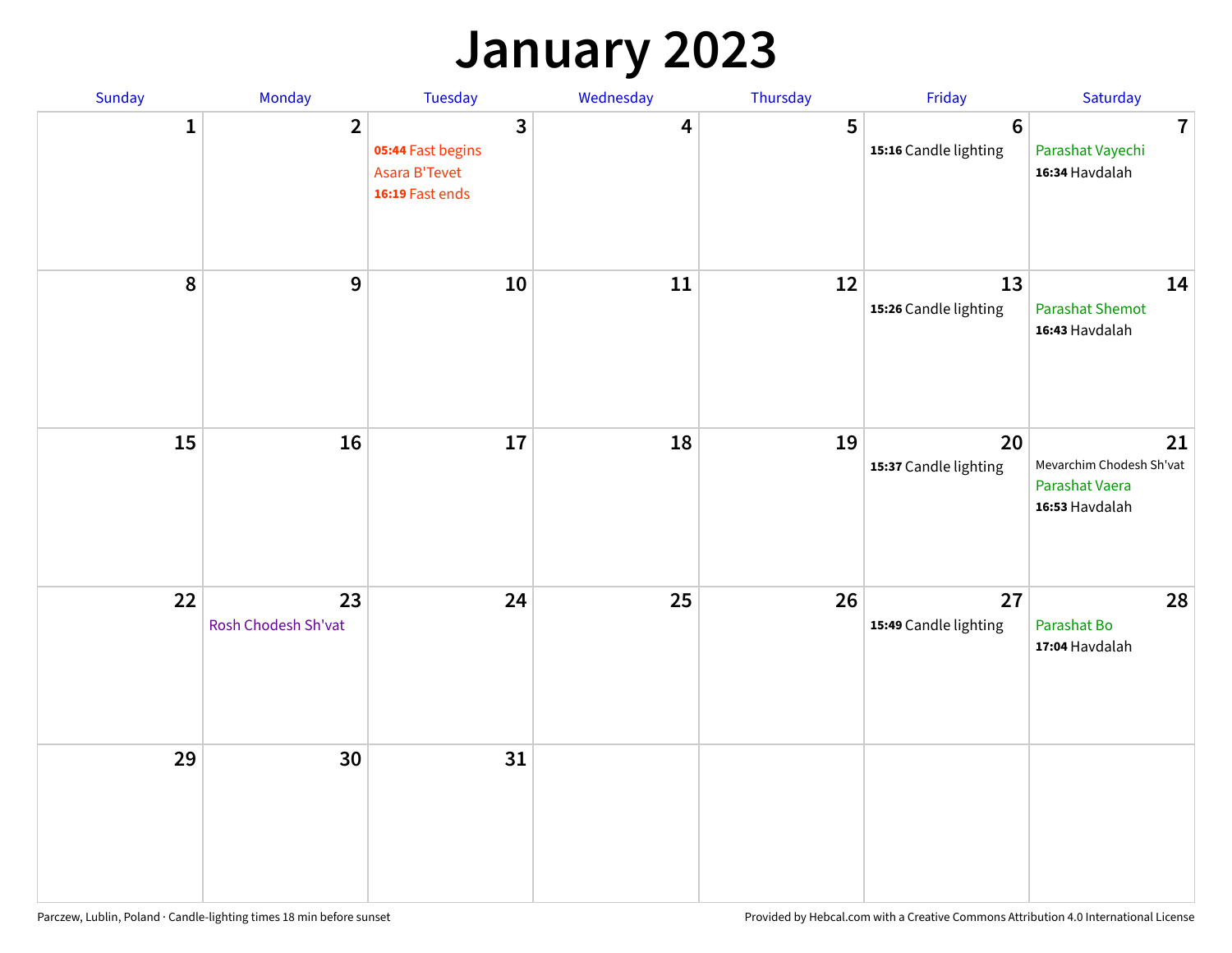# **February 2023**

| Sunday | Monday                        | Tuesday                 | Wednesday               | Thursday       | Friday                                  | Saturday                                                                                        |
|--------|-------------------------------|-------------------------|-------------------------|----------------|-----------------------------------------|-------------------------------------------------------------------------------------------------|
|        |                               |                         | 1                       | $\overline{2}$ | $\overline{3}$<br>16:02 Candle lighting | $\overline{\mathbf{4}}$<br><b>Shabbat Shirah</b><br>Parashat Beshalach<br>17:15 Havdalah        |
| 5      | $6\phantom{1}6$<br>Tu BiShvat | $\overline{7}$          | 8                       | 9              | 10<br>16:15 Candle lighting             | 11<br>Parashat Yitro<br>17:27 Havdalah                                                          |
| 12     | 13                            | 14                      | 15                      | 16             | 17<br>16:28 Candle lighting             | 18<br><b>Shabbat Shekalim</b><br>Mevarchim Chodesh Adar<br>Parashat Mishpatim<br>17:39 Havdalah |
| 19     | 20                            | 21<br>Rosh Chodesh Adar | 22<br>Rosh Chodesh Adar | 23             | 24<br>16:40 Candle lighting             | 25<br>Parashat Terumah<br>17:51 Havdalah                                                        |
| 26     | 27                            | 28                      |                         |                |                                         |                                                                                                 |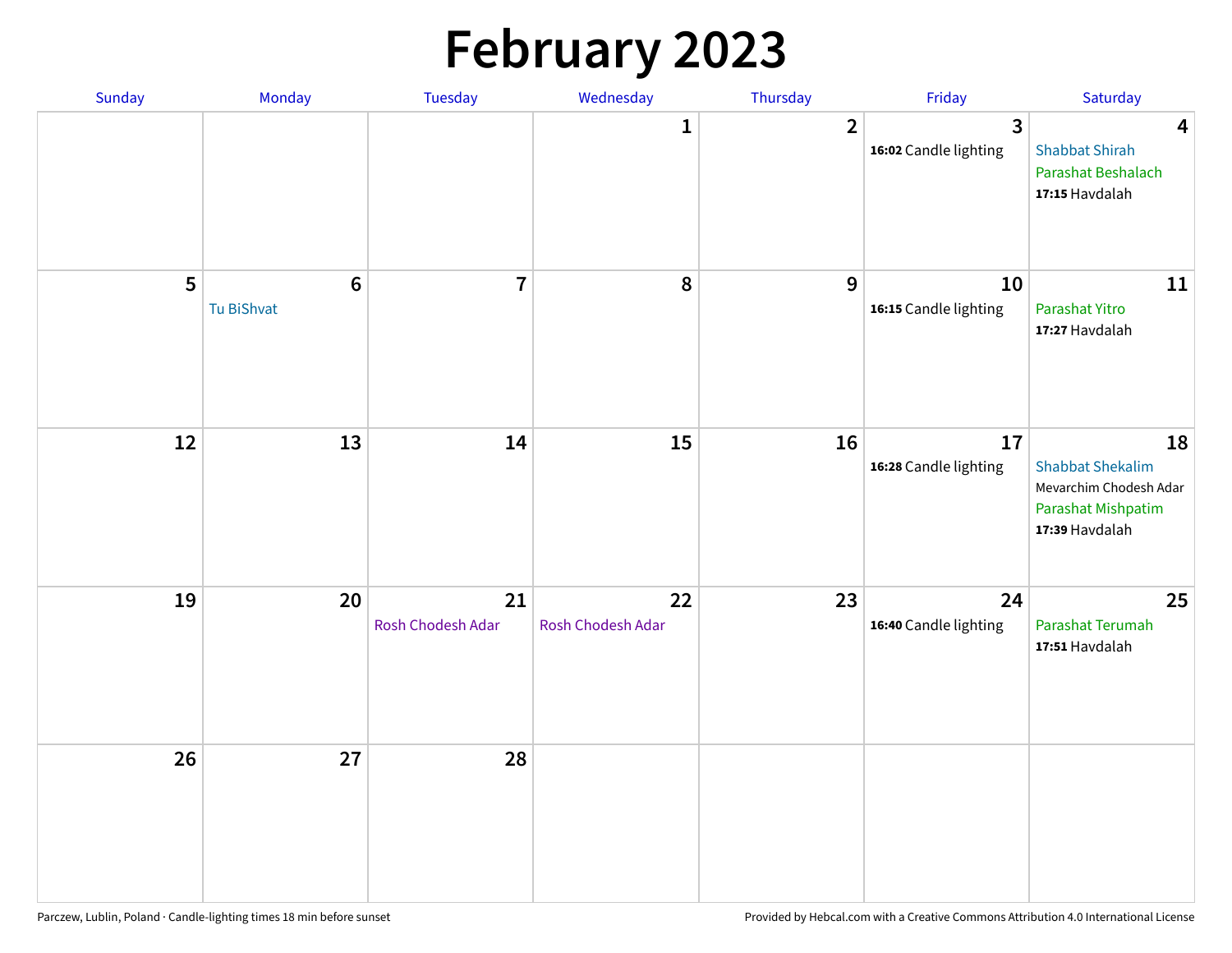## **March 2023**

| Sunday | Monday                                                                                               | Tuesday                 | Wednesday                 | Thursday                 | Friday                      | Saturday                                                                                                 |
|--------|------------------------------------------------------------------------------------------------------|-------------------------|---------------------------|--------------------------|-----------------------------|----------------------------------------------------------------------------------------------------------|
|        |                                                                                                      |                         | 1                         | $\overline{2}$           | 3<br>16:53 Candle lighting  | $\overline{\mathbf{4}}$<br><b>Shabbat Zachor</b><br>Parashat Tetzaveh<br>18:03 Havdalah                  |
| 5      | $6\phantom{a}$<br>04:25 Fast begins<br><b>Ta'anit Esther</b><br>17:57 Fast ends<br><b>Erev Purim</b> | $\overline{7}$<br>Purim | 8<br><b>Shushan Purim</b> | 9                        | 10<br>17:05 Candle lighting | 11<br><b>Shabbat Parah</b><br>Parashat Ki Tisa<br>18:15 Havdalah                                         |
| 12     | 13                                                                                                   | 14                      | 15                        | 16                       | 17<br>17:17 Candle lighting | 18<br><b>Shabbat HaChodesh</b><br>Mevarchim Chodesh Nisan<br>Parashat Vayakhel-Pekudei<br>18:27 Havdalah |
| 19     | 20                                                                                                   | 21                      | 22                        | 23<br>Rosh Chodesh Nisan | 24<br>17:29 Candle lighting | 25<br>Parashat Vayikra<br>18:40 Havdalah                                                                 |
| 26     | 27                                                                                                   | 28                      | 29                        | 30                       | 31<br>18:41 Candle lighting |                                                                                                          |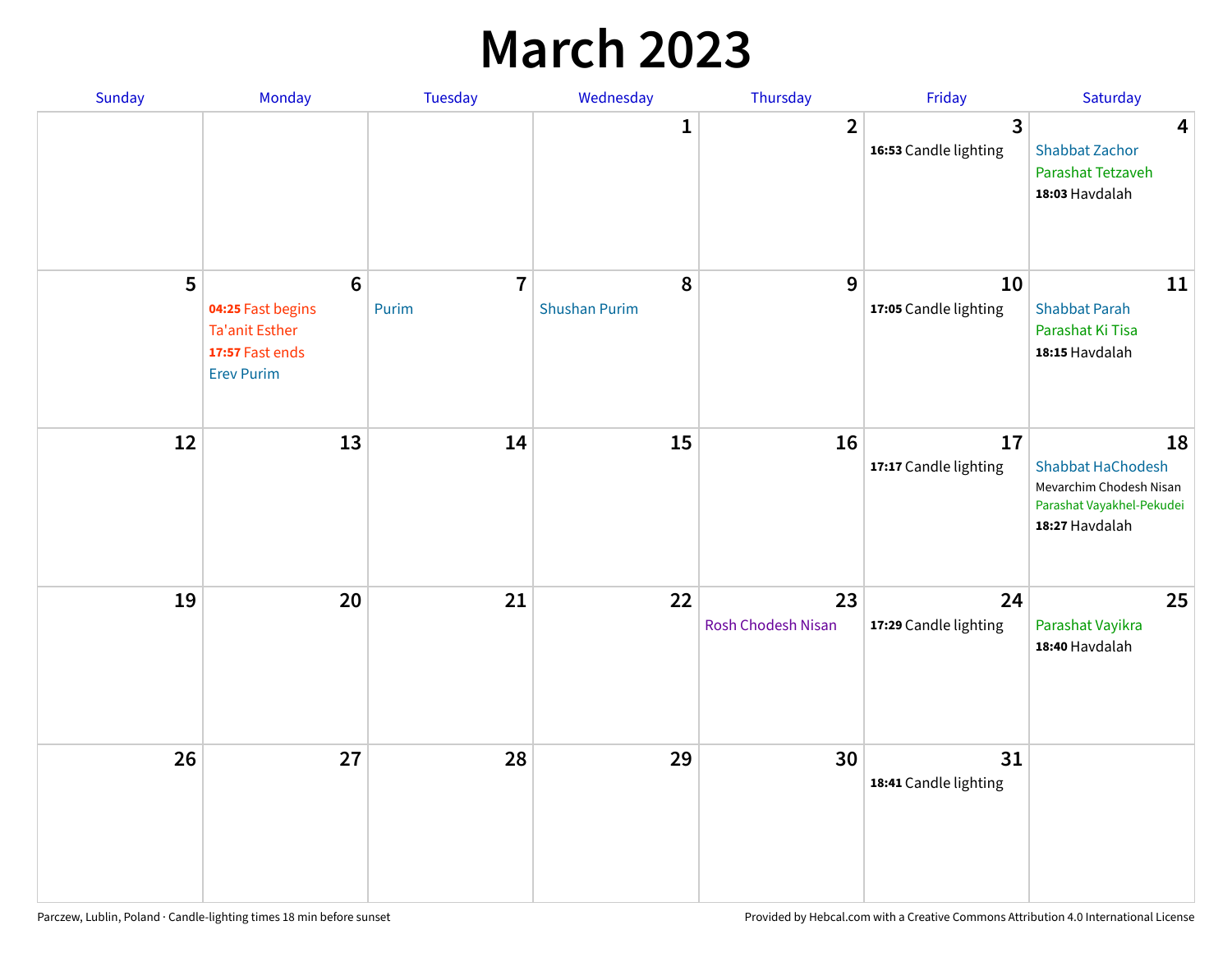# **April 2023**

| Sunday                | <b>Monday</b>         | <b>Tuesday</b>                                  | Wednesday                                                                                   | Thursday                                   | Friday                                            | Saturday                                                                                         |
|-----------------------|-----------------------|-------------------------------------------------|---------------------------------------------------------------------------------------------|--------------------------------------------|---------------------------------------------------|--------------------------------------------------------------------------------------------------|
|                       |                       |                                                 |                                                                                             |                                            |                                                   | $\mathbf{1}$<br><b>Shabbat HaGadol</b><br>Yom HaAliyah<br><b>Parashat Tzav</b><br>19:52 Havdalah |
| $\overline{2}$        | 3                     | 4                                               | 5                                                                                           | $6\phantom{1}$                             | $\overline{7}$                                    | 8                                                                                                |
|                       |                       |                                                 | 04:09 Fast begins<br><b>Ta'anit Bechorot</b><br><b>Erev Pesach</b><br>18:49 Candle lighting | Pesach I<br>20:01 Candle lighting          | <b>Pesach II</b><br>18:53 Candle lighting         | Pesach III (CH"M)<br>20:05 Havdalah                                                              |
| 9<br>Pesach IV (CH"M) | 10<br>Pesach V (CH"M) | 11<br>Pesach VI (CH"M)<br>19:00 Candle lighting | 12<br><b>Pesach VII</b><br>20:13 Candle lighting                                            | 13<br><b>Pesach VIII</b><br>20:15 Havdalah | 14<br>19:05 Candle lighting                       | 15<br>Mevarchim Chodesh Iyyar<br>Parashat Shmini<br>20:18 Havdalah                               |
| 16                    | 17                    | 18<br>Yom HaShoah                               | 19                                                                                          | 20                                         | 21<br>Rosh Chodesh Iyyar<br>19:16 Candle lighting | 22<br>Rosh Chodesh Iyyar<br>Parashat Tazria-Metzora<br>20:32 Havdalah                            |
| 23                    | 24                    | 25<br>Yom HaZikaron                             | 26<br>Yom HaAtzma'ut                                                                        | 27                                         | 28<br>19:28 Candle lighting                       | 29<br>Parashat Achrei Mot-Kedoshim<br>20:46 Havdalah                                             |
| 30                    |                       |                                                 |                                                                                             |                                            |                                                   |                                                                                                  |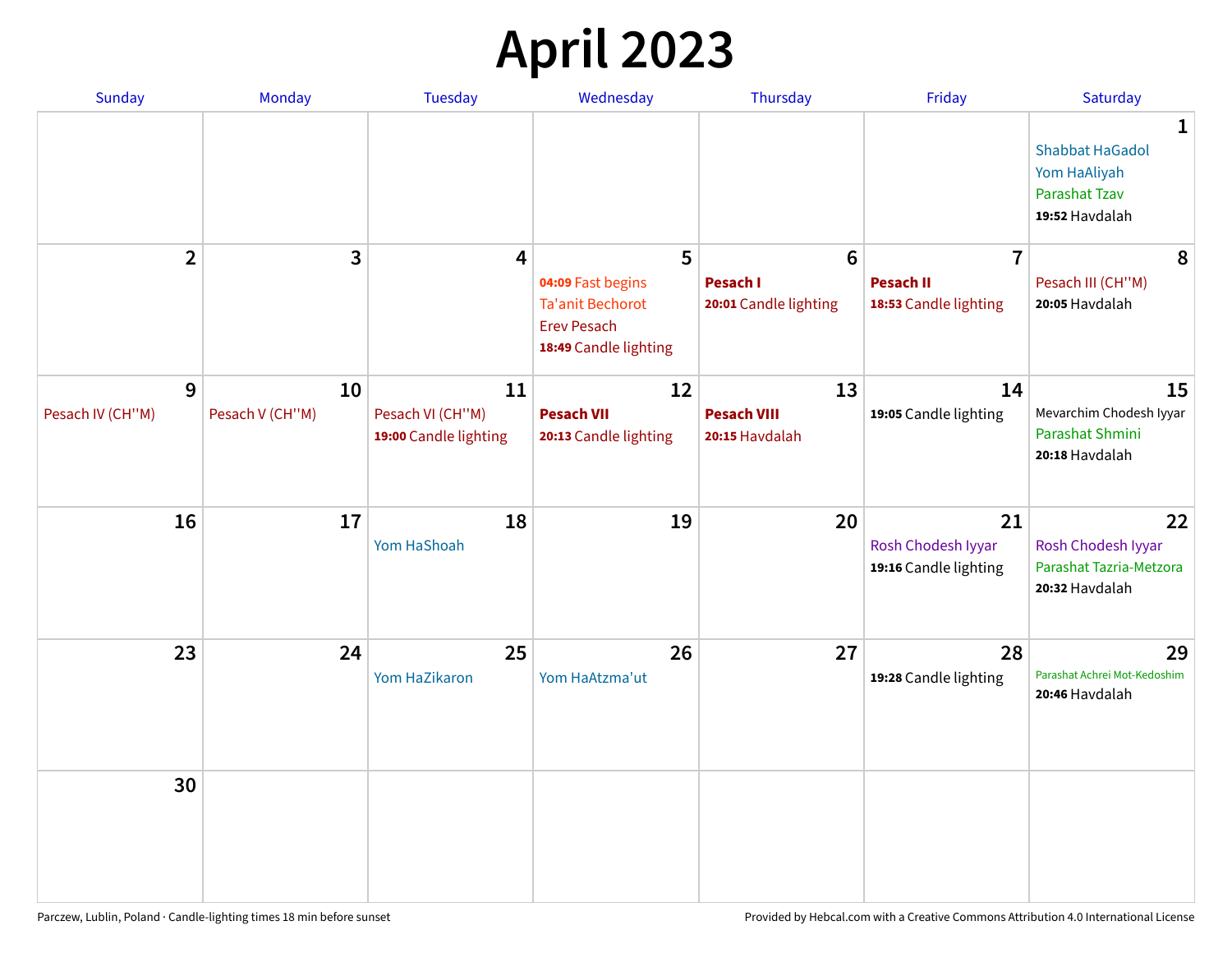#### **May 2023**

| Sunday                          | Monday       | Tuesday                 | Wednesday | Thursday                                           | Friday                                            | Saturday                                                             |
|---------------------------------|--------------|-------------------------|-----------|----------------------------------------------------|---------------------------------------------------|----------------------------------------------------------------------|
|                                 | $\mathbf{1}$ | $\overline{\mathbf{2}}$ | 3         | $\overline{\mathbf{4}}$                            | 5<br><b>Pesach Sheni</b><br>19:40 Candle lighting | $\boldsymbol{6}$<br><b>Parashat Emor</b><br>21:00 Havdalah           |
| $\overline{7}$                  | $\pmb{8}$    | 9<br>Lag BaOmer         | 10        | 11                                                 | 12<br>19:51 Candle lighting                       | 13<br>Parashat Behar-Bechukotai<br>21:14 Havdalah                    |
| 14                              | 15           | 16                      | $17\,$    | 18                                                 | 19<br>Yom Yerushalayim<br>20:01 Candle lighting   | 20<br>Mevarchim Chodesh Sivan<br>Parashat Bamidbar<br>21:27 Havdalah |
| 21<br><b>Rosh Chodesh Sivan</b> | 22           | 23                      | 24        | 25<br><b>Erev Shavuot</b><br>20:10 Candle lighting | 26<br><b>Shavuot I</b><br>20:11 Candle lighting   | 27<br><b>Shavuot II</b><br>21:40 Havdalah                            |
| 28                              | 29           | 30                      | 31        |                                                    |                                                   |                                                                      |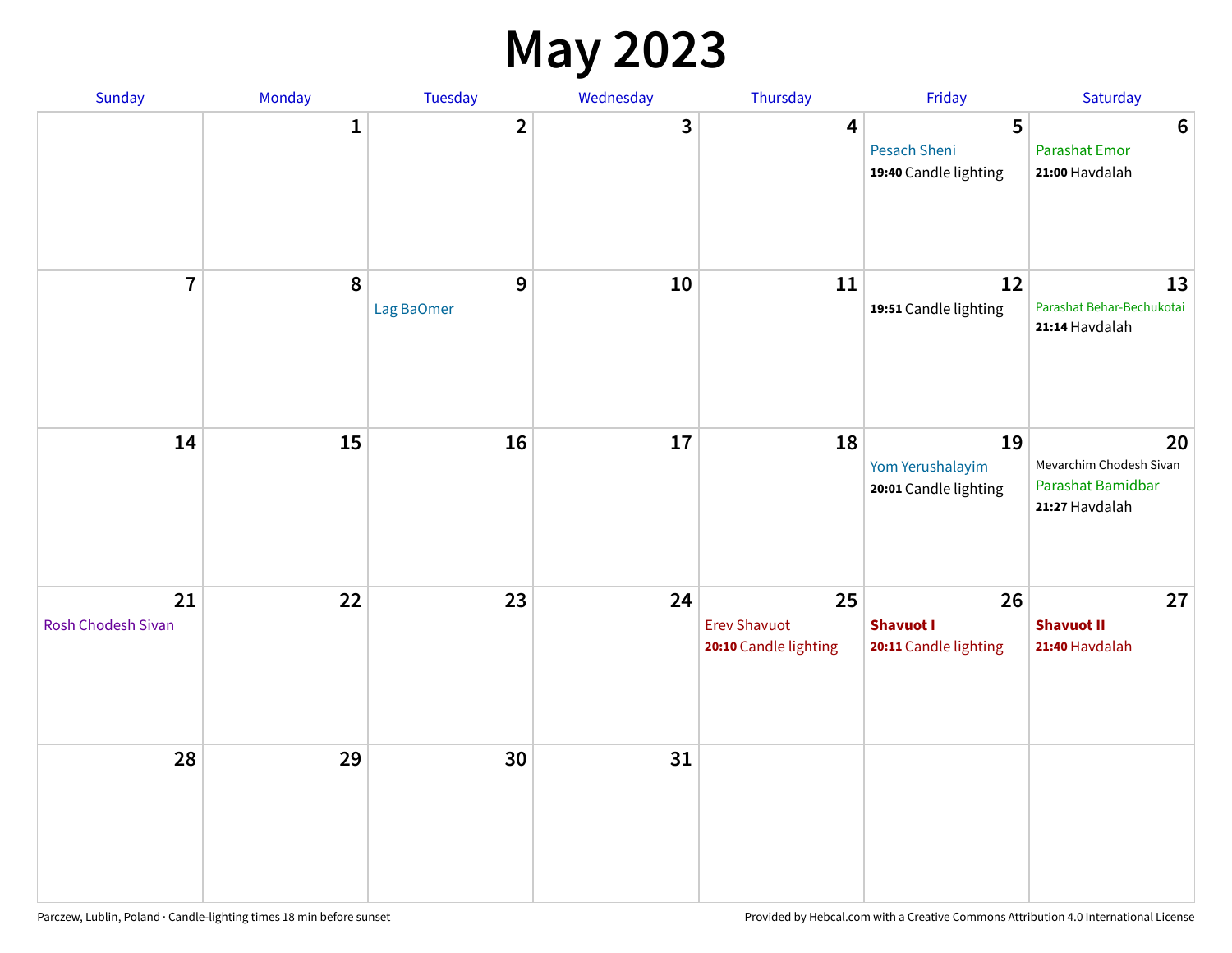#### **June 2023**

| Sunday                  | Monday                   | Tuesday                         | Wednesday      | Thursday     | Friday                                  | Saturday                                                            |
|-------------------------|--------------------------|---------------------------------|----------------|--------------|-----------------------------------------|---------------------------------------------------------------------|
|                         |                          |                                 |                | $\mathbf{1}$ | $\overline{2}$<br>20:19 Candle lighting | $\mathbf{3}$<br>Parashat Nasso<br>21:51 Havdalah                    |
| $\overline{\mathbf{4}}$ | 5                        | $\bf 6$                         | $\overline{7}$ | 8            | 9<br>20:26 Candle lighting              | 10<br>Parashat Beha'alotcha<br>21:59 Havdalah                       |
| $11\,$                  | 12                       | 13                              | 14             | 15           | 16<br>20:30 Candle lighting             | 17<br>Mevarchim Chodesh Tamuz<br>Parashat Sh'lach<br>22:04 Havdalah |
| 18                      | 19<br>Rosh Chodesh Tamuz | 20<br><b>Rosh Chodesh Tamuz</b> | 21             | 22           | 23<br>20:32 Candle lighting             | 24<br>Parashat Korach<br>22:06 Havdalah                             |
| 25                      | 26                       | 27                              | 28             | 29           | 30<br>20:31 Candle lighting             |                                                                     |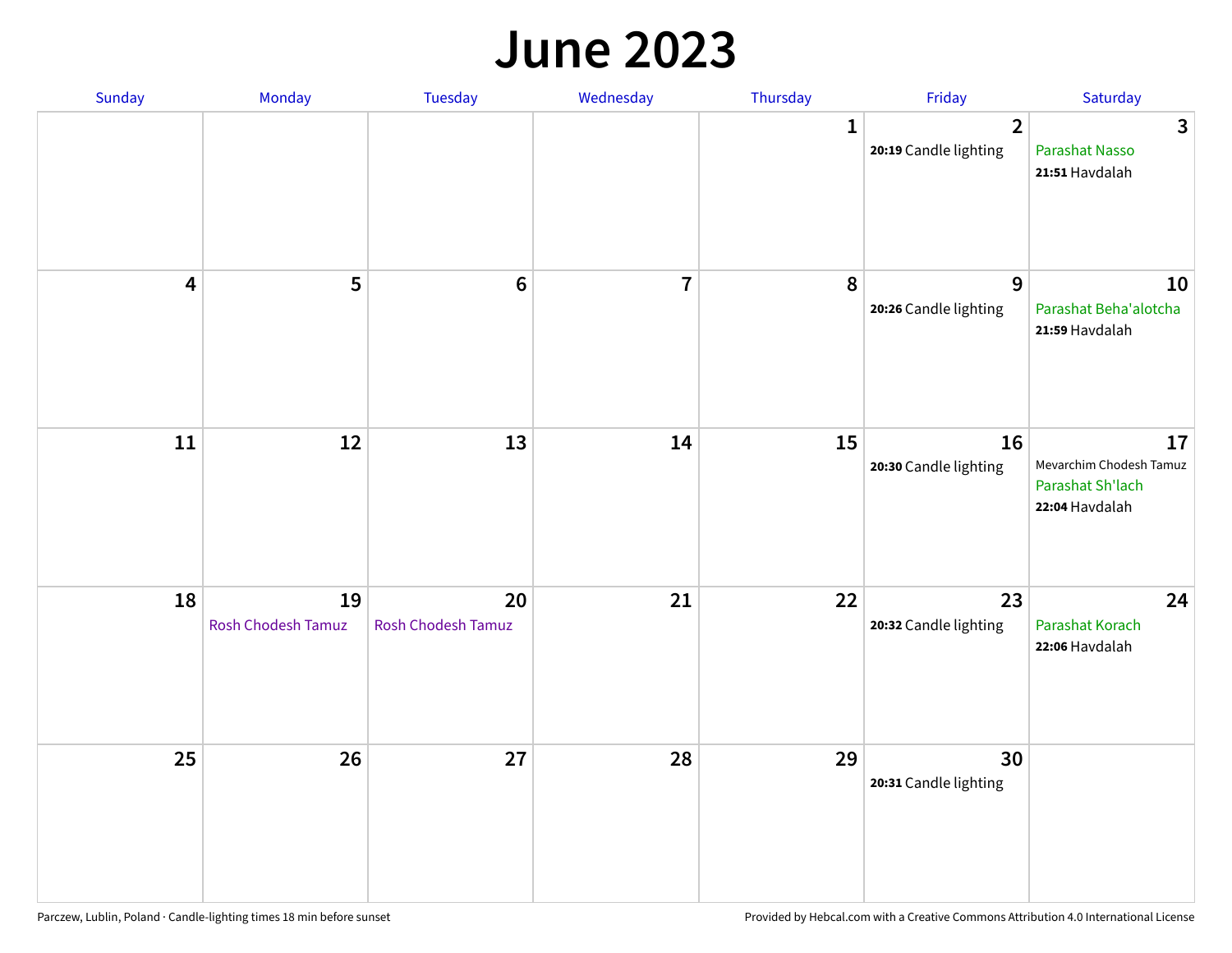# **July 2023**

| Sunday         | Monday       | <b>Tuesday</b> | Wednesday                                   | Thursday                                                 | Friday                                  | Saturday                                                              |
|----------------|--------------|----------------|---------------------------------------------|----------------------------------------------------------|-----------------------------------------|-----------------------------------------------------------------------|
|                |              |                |                                             |                                                          |                                         | $\mathbf 1$<br>Parashat Chukat-Balak<br>22:04 Havdalah                |
| $\overline{2}$ | $\mathbf{3}$ | 4              | 5                                           | $6\phantom{1}6$<br><b>Tzom Tammuz</b><br>21:45 Fast ends | $\overline{7}$<br>20:28 Candle lighting | 8<br><b>Parashat Pinchas</b><br>21:58 Havdalah                        |
| 9              | 10           | 11             | 12                                          | 13                                                       | 14<br>20:23 Candle lighting             | 15<br>Mevarchim Chodesh Av<br>Parashat Matot-Masei<br>21:50 Havdalah  |
| 16             | 17           | 18             | 19<br>Rosh Chodesh Av                       | 20                                                       | 21<br>20:15 Candle lighting             | 22<br><b>Shabbat Chazon</b><br>Parashat Devarim<br>21:39 Havdalah     |
| 23             | 24           | 25             | 26<br>20:27 Fast begins<br>Erev Tish'a B'Av | 27<br>Tish'a B'Av<br>21:17 Fast ends                     | 28<br>20:05 Candle lighting             | 29<br><b>Shabbat Nachamu</b><br>Parashat Vaetchanan<br>21:26 Havdalah |
| 30             | 31           |                |                                             |                                                          |                                         |                                                                       |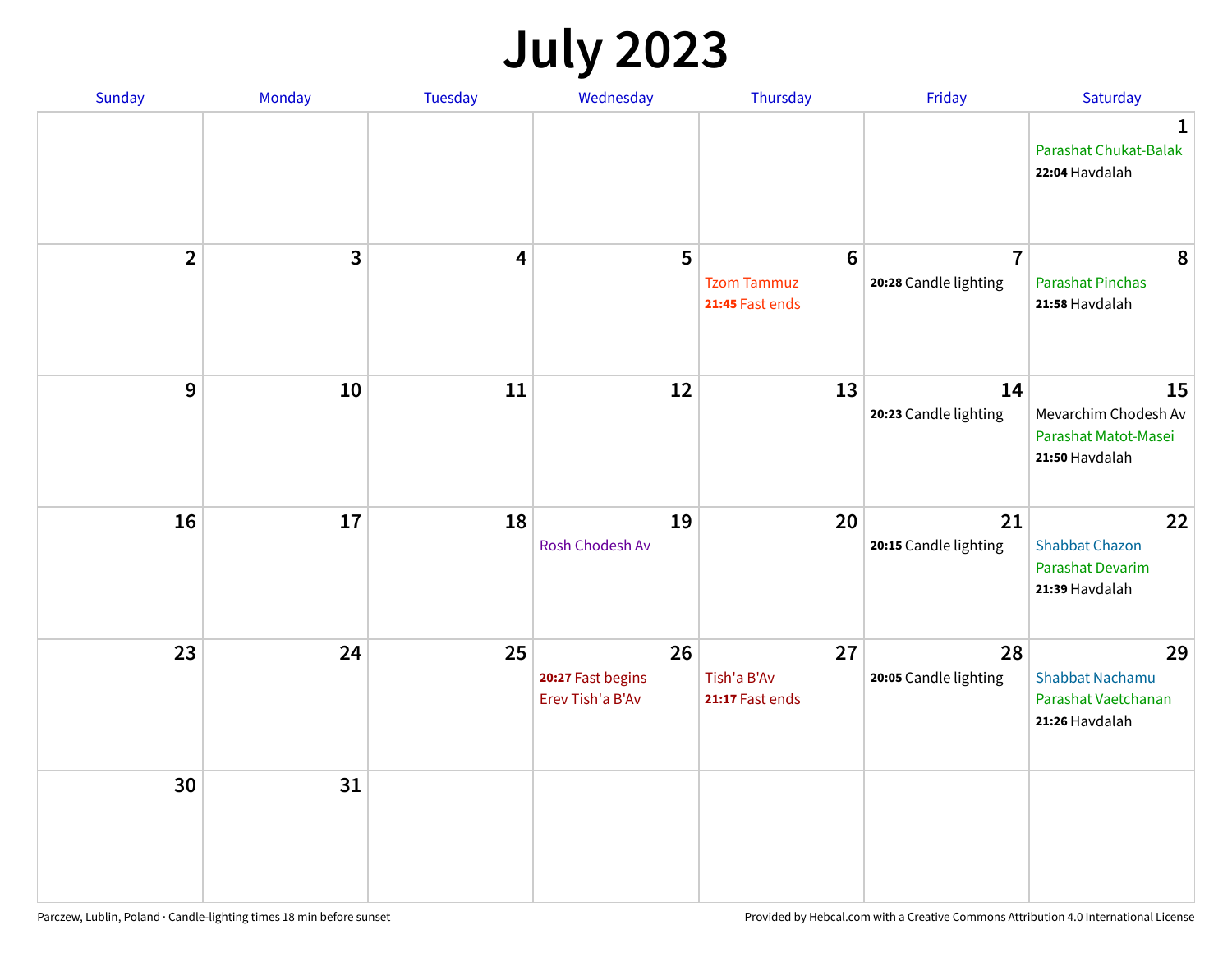# **August 2023**

| Sunday         | Monday         | Tuesday      | Wednesday                 | Thursday                | Friday                                                                     | Saturday                                                         |
|----------------|----------------|--------------|---------------------------|-------------------------|----------------------------------------------------------------------------|------------------------------------------------------------------|
|                |                | $\mathbf{1}$ | $\overline{2}$<br>Tu B'Av | $\overline{3}$          | $\overline{4}$<br>19:54 Candle lighting                                    | 5<br><b>Parashat Eikev</b><br>21:11 Havdalah                     |
| $6\phantom{1}$ | $\overline{7}$ | 8            | $\boldsymbol{9}$          | 10                      | ${\bf 11}$<br>19:41 Candle lighting                                        | 12<br>Mevarchim Chodesh Elul<br>Parashat Re'eh<br>20:56 Havdalah |
| 13             | 14             | 15           | 16                        | 17<br>Rosh Chodesh Elul | 18<br>Rosh Hashana LaBehemot<br>Rosh Chodesh Elul<br>19:27 Candle lighting | 19<br><b>Parashat Shoftim</b><br>20:40 Havdalah                  |
| 20             | 21             | 22           | 23                        | 24                      | 25<br>19:13 Candle lighting                                                | 26<br>Parashat Ki Teitzei<br>20:23 Havdalah                      |
| 27             | 28             | 29           | 30                        | 31                      |                                                                            |                                                                  |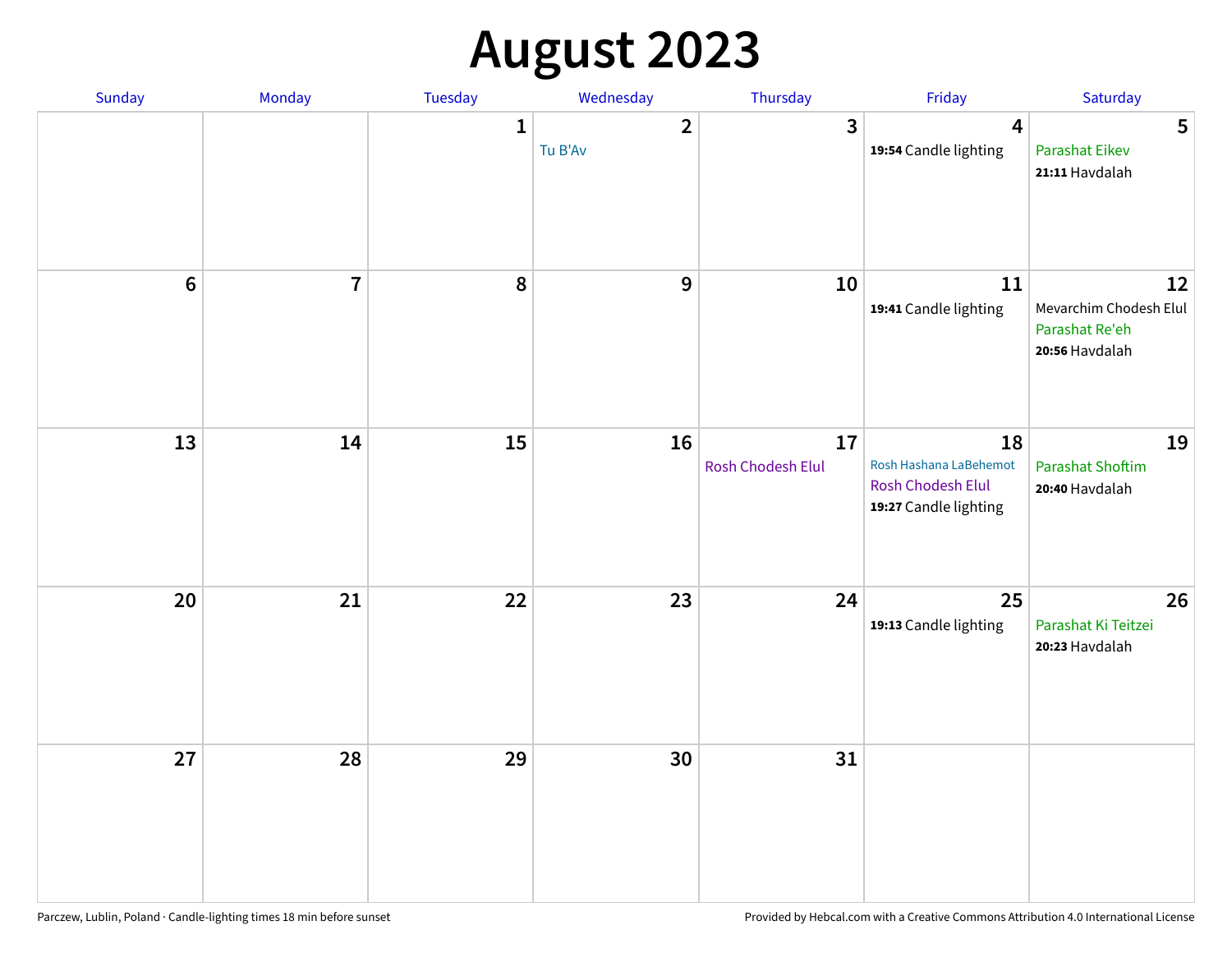# **September 2023**

| Sunday                                                | Monday                                                             | Tuesday | Wednesday       | Thursday       | Friday                                            | Saturday                                                            |
|-------------------------------------------------------|--------------------------------------------------------------------|---------|-----------------|----------------|---------------------------------------------------|---------------------------------------------------------------------|
|                                                       |                                                                    |         |                 |                | 1<br>18:57 Candle lighting                        | $\overline{2}$<br>Parashat Ki Tavo<br>20:06 Havdalah                |
| 3                                                     | $\overline{\mathbf{4}}$                                            | 5       | $6\phantom{1}6$ | $\overline{7}$ | 8<br>18:42 Candle lighting                        | 9<br>Leil Selichot<br>Parashat Nitzavim-Vayeilech<br>19:49 Havdalah |
| 10                                                    | 11                                                                 | 12      | 13              | 14             | 15<br>Erev Rosh Hashana<br>18:25 Candle lighting  | 16<br>Rosh Hashana 5784<br>19:32 Candle lighting                    |
| 17<br><b>Rosh Hashana II</b><br>19:29 Havdalah        | 18<br>04:25 Fast begins<br><b>Tzom Gedaliah</b><br>19:18 Fast ends | 19      | 20              | 21             | 22<br>18:09 Candle lighting                       | 23<br><b>Shabbat Shuva</b><br>Parashat Ha'Azinu<br>19:15 Havdalah   |
| 24<br><b>Erev Yom Kippur</b><br>18:05 Candle lighting | 25<br><b>Yom Kippur</b><br>19:10 Havdalah                          | 26      | 27              | 28             | 29<br><b>Erev Sukkot</b><br>17:53 Candle lighting | 30<br><b>Sukkot I</b><br>18:59 Candle lighting                      |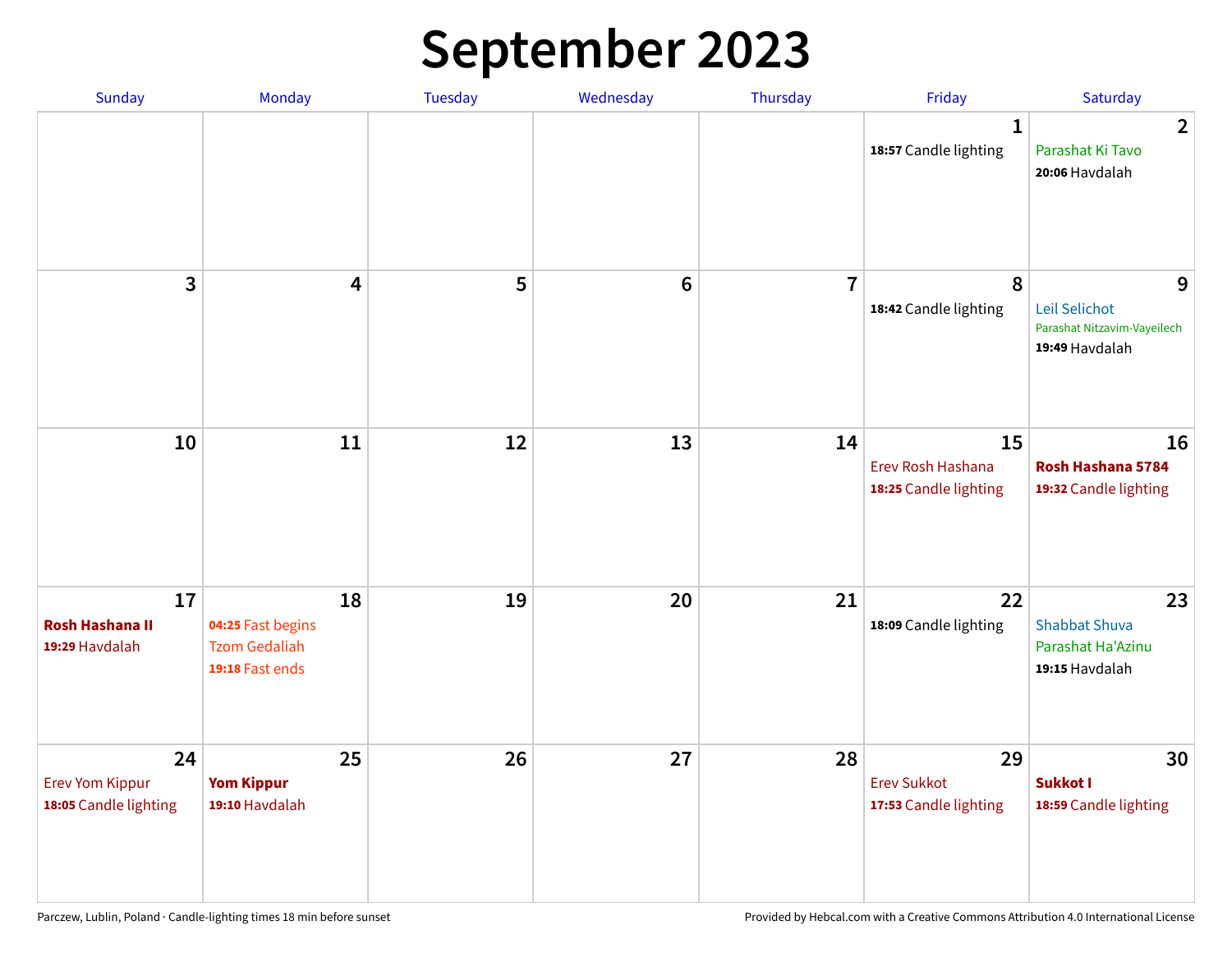## **October 2023**

| Sunday                                             | <b>Monday</b>                       | <b>Tuesday</b>        | Wednesday            | Thursday              | Friday                                                               | Saturday                                                                       |
|----------------------------------------------------|-------------------------------------|-----------------------|----------------------|-----------------------|----------------------------------------------------------------------|--------------------------------------------------------------------------------|
| $\mathbf{1}$<br><b>Sukkot II</b><br>18:56 Havdalah | $\overline{2}$<br>Sukkot III (CH"M) | 3<br>Sukkot IV (CH"M) | 4<br>Sukkot V (CH"M) | 5<br>Sukkot VI (CH"M) | $6\phantom{1}$<br>Sukkot VII (Hoshana Raba)<br>17:37 Candle lighting | 7<br><b>Shmini Atzeret</b><br>18:43 Candle lighting                            |
| 8<br><b>Simchat Torah</b><br>18:41 Havdalah        | $\boldsymbol{9}$                    | 10                    | 11                   | 12                    | 13<br>17:22 Candle lighting                                          | 14<br>Mevarchim Chodesh Cheshvan<br><b>Parashat Bereshit</b><br>18:28 Havdalah |
| 15<br>Rosh Chodesh Cheshvan                        | 16<br>Rosh Chodesh Cheshvan         | 17                    | 18                   | 19                    | 20<br>17:07 Candle lighting                                          | 21<br>Parashat Noach<br>18:14 Havdalah                                         |
| 22<br>Yom HaAliyah School Observance               | 23                                  | 24                    | 25                   | 26                    | 27<br>16:53 Candle lighting                                          | 28<br>Parashat Lech-Lecha<br>18:00 Havdalah                                    |
| 29                                                 | 30                                  | 31                    |                      |                       |                                                                      |                                                                                |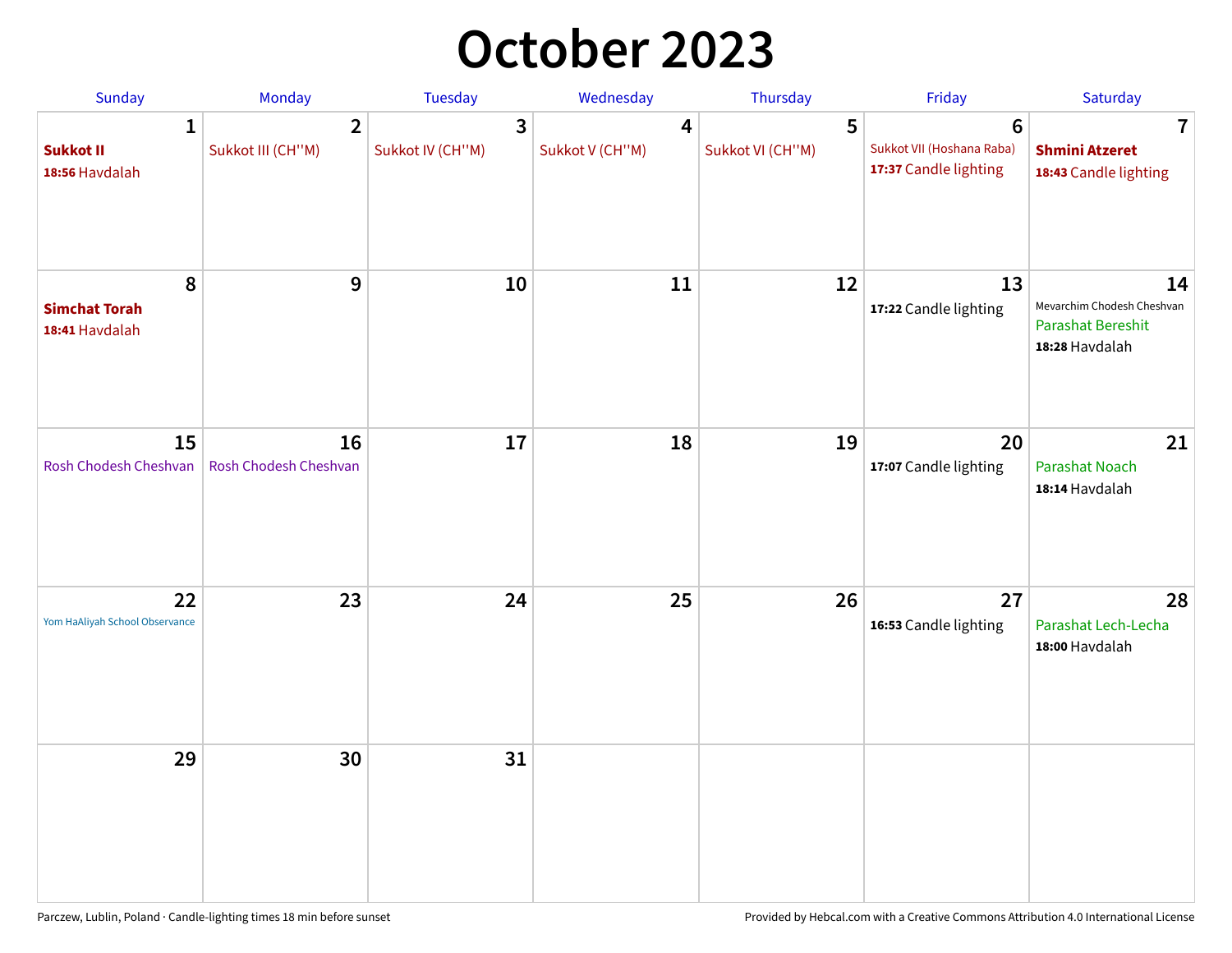#### **November 2023**

| Sunday | Monday         | Tuesday                   | Wednesday    | Thursday         | Friday                                  | Saturday                                                                 |
|--------|----------------|---------------------------|--------------|------------------|-----------------------------------------|--------------------------------------------------------------------------|
|        |                |                           | $\mathbf{1}$ | $\overline{2}$   | $\overline{3}$<br>15:40 Candle lighting | $\overline{\mathbf{4}}$<br>Parashat Vayera<br>16:49 Havdalah             |
| 5      | $6\phantom{a}$ | $\overline{7}$            | ${\bf 8}$    | $\boldsymbol{9}$ | 10<br>15:28 Candle lighting             | 11<br>Mevarchim Chodesh Kislev<br>Parashat Chayei Sara<br>16:38 Havdalah |
| 12     | 13<br>Sigd     | 14<br>Rosh Chodesh Kislev | 15           | 16               | 17<br>15:18 Candle lighting             | 18<br><b>Parashat Toldot</b><br>16:30 Havdalah                           |
| 19     | 20             | 21                        | 22           | 23               | 24<br>15:10 Candle lighting             | 25<br>Parashat Vayetzei<br>16:23 Havdalah                                |
| 26     | 27             | 28                        | 29           | 30               |                                         |                                                                          |